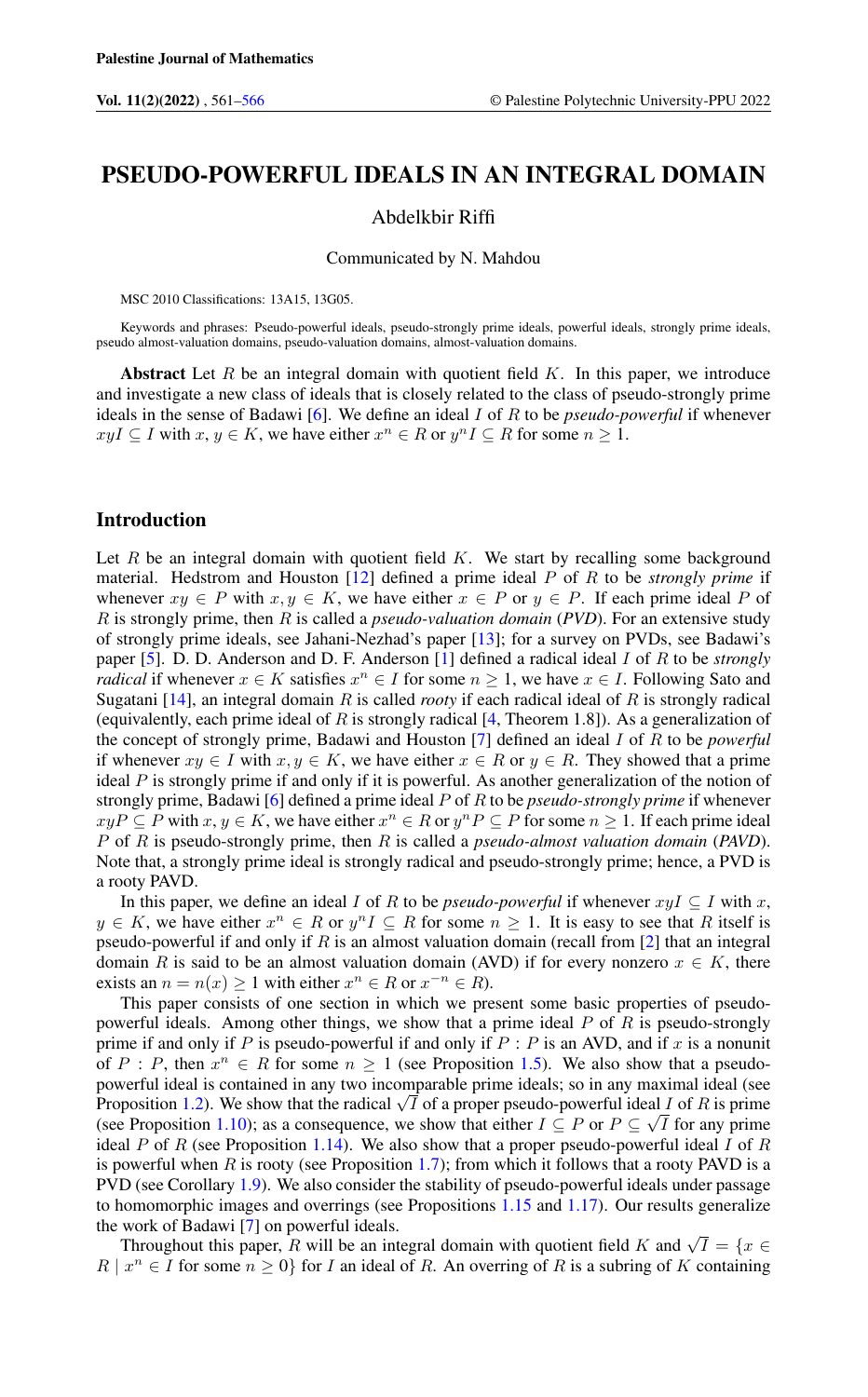R. In particular, if I is an ideal of R, then  $I: I = \{x \in K \mid xI \subseteq I\}$  is an overring of R. For any undefined terminology, see [\[11\]](#page-4-12).

# 1 Definitions and properties

In this section, we introduce the notion of pseudo-powerful ideals and provide their properties. If R is an integral domain and K its quotient field, then an ideal I of R is called *pseudo-powerful* if whenever  $xyI \subseteq I$  with  $x, y \in K$ , we have either  $x^n \in R$  or  $y^nI \subseteq R$  for some  $n \ge 1$ . It is easy to see that R itself is pseudo-powerful if and only if R is an almost valuation domain (recall from [\[2\]](#page-4-9) that an integral domain R is said to be an almost valuation domain (AVD) if for every nonzero  $x \in K$ , there exists an  $n = n(x) \ge 1$  with either  $x^n \in R$  or  $x^{-n} \in R$ ). Another way to look at the definition of pseudo-powerful ideals is the following.

For a subset  $S$  of  $R$ , we define

 $E(S) := \{x \in K \mid x^n \notin S \text{ for each } n \geq 1\}.$ 

<span id="page-1-1"></span>Lemma 1.1. *Let* R *be an integral domain and* I *be an ideal of* R*. Then, the following assertions are equivalent.*

- *(i)* I *is a pseudo-powerful ideal of* R*.*
- *(ii) For every*  $x \in E(R)$ ,  $x^{-n}I \subseteq R$  *for some*  $n \geq 1$ *.*
- *(iii)* For all elements a, b of R, there is an  $n \geq 1$  such that either  $a^n \mid b^n$  in R or  $b^n \mid a^n c$  in R *for every element* c *of* I*.*

*Proof.* (1)  $\Rightarrow$  (2) Let  $x \in E(R)$ . As  $x \cdot x^{-1}I = I$  and *I* is pseudo-powerful in  $R, x^{-n}I \subseteq R$  for some  $n \geq 1$ , as desired.

 $(2) \Rightarrow (1)$  To show that I is pseudo-powerful in R, let  $xyI \subseteq I$  with  $x, y \in K$ . If  $x^n \in R$  for some  $n \geq 1$ , we are done. Assume that  $x \in E(R)$ . By hypothesis,  $x^{-n}I \subseteq R$  for some  $n \geq 1$ . Then  $y^n I = x^{-n} \cdot (xy)^n I \subseteq x^{-n} I \subseteq R$ , as desired.

 $(2) \Leftrightarrow (3)$  This is straightforward.

<span id="page-1-0"></span>Proposition 1.2. *Let* R *be an integral domain and* I *be a proper pseudo-powerful ideal of* R*. If* P and Q are two incomparable prime ideals of R, then  $I \subseteq P \cap Q$ . In particular, I is contained *in every maximal ideal of* R*.*

*Proof.* Choose  $a \in P \setminus Q$  and  $b \in Q \setminus P$ . Then  $a/b \in E(R)$ . But *I* is pseudo-powerful in *R*, so  $(b/a)^n I \subseteq R$  for some  $n \ge 1$ , by Lemma [1.1.](#page-1-1) Therefore  $b^n I \subseteq a^n R \subseteq P$ . As P is prime in R and  $b^n \notin P$ ,  $I \subseteq P$ . By symmetry,  $I \subseteq Q$ , as desired. The "in particular" statement follows from the fact that two distinct maximal ideals are not comparable.  $\Box$ 

It was shown [\[7,](#page-4-8) Theorem 1.5 (3)] that if I is a powerful ideal of R, then the prime ideals of It was shown [*i*, Theorem 1.5 (5)] that If *I* is a powerful ideal of *R*, then the prime ideals of *R* contained in  $\sqrt{I}$  are linearly ordered. This fact remains valid for pseudo-powerful ideals as the following result shows.

Corollary 1.3. *Let* R *be an integral domain and* I *be a proper pseudo-powerful ideal of* R*. Then* **Coronary 1.5.** Let K be an integral aomain and 1 be a proper pseuao-powerful ideal<br>the set of prime ideals of R that are contained in √I is linearly ordered by inclusion.

*Proof.* Let P, Q be two prime ideals of R properly contained in  $\sqrt{I}$ . We show that P and Q *Proof.* Let P, Q be two prime ideals or R properly contained in  $\sqrt{I}$ . We show that P and Q are comparable. Deny. Then, by Proposition [1.2,](#page-1-0)  $I \subseteq P \cap Q$ . Therefore  $\sqrt{I} \subseteq P \cap Q$ , a contradiction.  $\Box$ 

It is known that if  $J \subseteq I$  are ideals of R such that I is powerful, then J is also powerful [\[7,](#page-4-8) Proposition 1.4]. The following result generalizes this fact.

<span id="page-1-2"></span>Proposition 1.4. *Let* R *be an integral domain. If* I *is a pseudo-powerful ideal of* R*, then any ideal* J ⊆ I *of* R *is also pseudo-powerful.*

*Proof.* This is straightforward by Lemma [1.1](#page-1-1) (2).

$$
\Box
$$

 $\Box$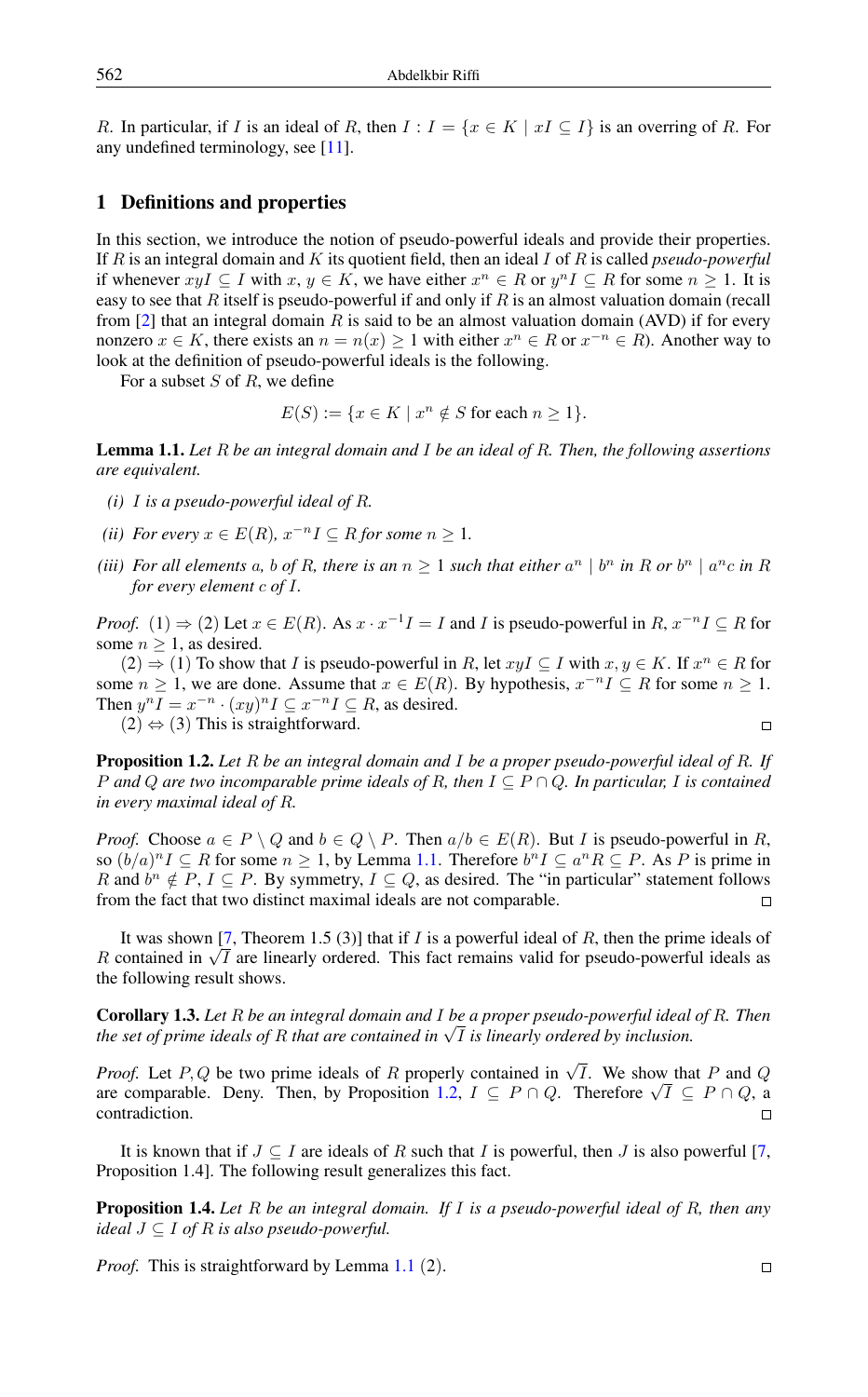Let R be an integral domain and K be the quotient field of R. Recall from [\[6\]](#page-4-1) that, a prime ideal of R is called *pseudo-strongly prime* if whenever  $xyP \subseteq P$  with  $x, y \in K$ , we have  $x^n \in R$ or  $y^n P \in P$  for some  $n \ge 1$ . If each prime ideal P of R is pseudo-strongly prime, then R is called a *pseudo-almost valuation domain* (PAVD). The following is a generalization of [\[7,](#page-4-8) Proposition 1.3].

<span id="page-2-0"></span>Proposition 1.5. *Let* R *be an integral domain and* P *be a prime ideal of* R*. The following assertions are equivalent:*

- *(i)* P *is pseudo-strongly prime in* R*.*
- *(ii)* P *is pseudo-powerful in* R*.*

*(iii)*  $P : P$  *is an AVD, and if* x *is a nonunit of*  $P : P$ *, then*  $x^n \in R$  *for some*  $n \geq 1$ *.* 

*Proof.* (1)  $\Rightarrow$  (2) This is straightforward.

 $(2) \Rightarrow (1)$  Let  $x \in E(R)$ . Then, as P is pseudo-powerful in  $R, x^{-n}P \subseteq R$  for some  $n \ge 1$ , by Lemma [1.1.](#page-1-1) But  $x^{2n} \in E(R)$ , so that  $x^{-2nm}P \subseteq R$  for some  $m \ge 1$ , again by Lemma 1.1. Therefore  $(x^{-n}P)^{2m} = x^{-2nm}P^{2m} \subseteq P$ . Hence  $x^{-n}P \subseteq P$ ; so P is pseudo-strongly prime in  $R$  by [\[6,](#page-4-1) Lemma 2.1], as desired.

 $(1) \Rightarrow (3)$  To show that  $V := P : P$  is an AVD, let  $x \in E(V)$ . Then  $x \in E(R)$ . Therefore, by [\[6,](#page-4-1) Lemma 2.1],  $x^{-n}P \subseteq P$  for some  $n \ge 1$ . Hence  $x^{-n} \in V$  and V is an AVD, as desired. Now, let x be a nonunit of  $x \in V$ . We show that  $x^n \in R$  for some  $n \ge 1$ . Deny. Then  $x \in E(R)$ . The same argument as above leads to  $x^{-n} \in V$  for some  $n \geq 1$ , a contradiction.

 $(3) \Rightarrow (1)$  Let  $x \in E(R)$ . We show that  $x^{-n}P \subseteq P$  for some  $n \ge 1$ ; in which case P is pseudo-strongly prime in R, by [\[6,](#page-4-1) Lemma 2.1]. If  $x \in E(V)$ , then, as V is an AVD,  $x^{-n} \in V$ for some  $n \geq 1$ . Therefore  $x^{-n}P \subseteq P$ , as desired. We may assume that  $x^n \in V$  for some  $n \geq 1$ . Hence  $x^n \in E(R)$ . Thus  $x^n$  is a unit of V so  $x^{-n} \in V$ , that is,  $x^{-n}P \subseteq P$ , as desired.  $\Box$ 

Corollary 1.6. *Let* R *be an integral domain. Then,* R *is a PAVD if and only if some maximal ideal of* R *is pseudo-powerful.*

*Proof.* This follows directly from [\[6,](#page-4-1) Theorem 2.5] and Proposition [1.5.](#page-2-0)

$$
\Box
$$

Recall from [\[1\]](#page-4-5) that a radical ideal I of R is called *strongly radical* if whenever  $x \in K$ satisfies  $x^n \in I$  for some  $n \geq 1$ , we have  $x \in I$ . Following [\[14\]](#page-4-6), an integral domain R is called *rooty* if each radical ideal of R is strongly radical (equivalently, each prime ideal of R is strongly radical  $[4,$  Theorem 1.8]). Obviously, a powerful ideal of R is pseudo-powerful. We next show that the converse holds for proper ideals when  $R$  is a rooty domain.

<span id="page-2-1"></span>Proposition 1.7. *Let* R *be a rooty domain and* I *a proper pseudo-powerful ideal of* R*. Then* I *is a powerful ideal of* R*.*

*Proof.* Let  $x \in K \setminus R$ . We claim that  $x^{-n}I^n \subsetneq R$  for some  $n \geq 1$ . As R is rooty, two cases are then possible:

Case 1: " $x \in E(R)$ ".

Since I is pseudo-powerful in R, Lemma [1.1](#page-1-1) yields  $x^{-n} \subseteq R$  for some  $n \ge 1$ . Then  $x^{-n} \subseteq \subseteq R$ R. Moreover  $x^{-n}I^n \neq R$ ; otherwise  $x^n \in R$ , a contradiction.

Case 2: " $x^n \in R$  is a unit for some  $n \ge 1$ ".

Then  $x^{-n} \in R$  so  $x^{-n}I \subseteq I \subseteq R$ . Therefore  $x^{-n}I^n \subseteq R$ . Moreover  $x^{-n}I^n \neq R$ ; otherwise  $x^n \in I^n \subseteq I$ , contradicting the fact that  $I \neq R$ .

Hence  $x^{-n}I^n \subsetneq R$  for some  $n \geq 1$ , as claimed. Thus  $x^{-1}I \subseteq R$ , again by the fact that R is a rooty domain. It follows from [\[7,](#page-4-8) Lemma 1.1] that I is powerful in R. The proof is complete.  $\Box$ 

**Remark 1.8.** The assumption that "I is proper in  $R$ " is essential for Proposition [1.7.](#page-2-1) For example, take R any nonvalution AVD which is a PVD (for example,  $R = \mathbb{Z}_p + XF[X]$  where p is a positive prime integer and  $F = \overline{\mathbb{Z}_p}$  is the algebraic closure of  $\mathbb{Z}_p$  the integers mod p [\[3,](#page-4-13) Example 4.21 (b)]). As R is an AVD (resp., PVD), R is pseudo-powerful in R (resp., a rooty domain). However, as R is a nonvalution domain, R is not powerful in R.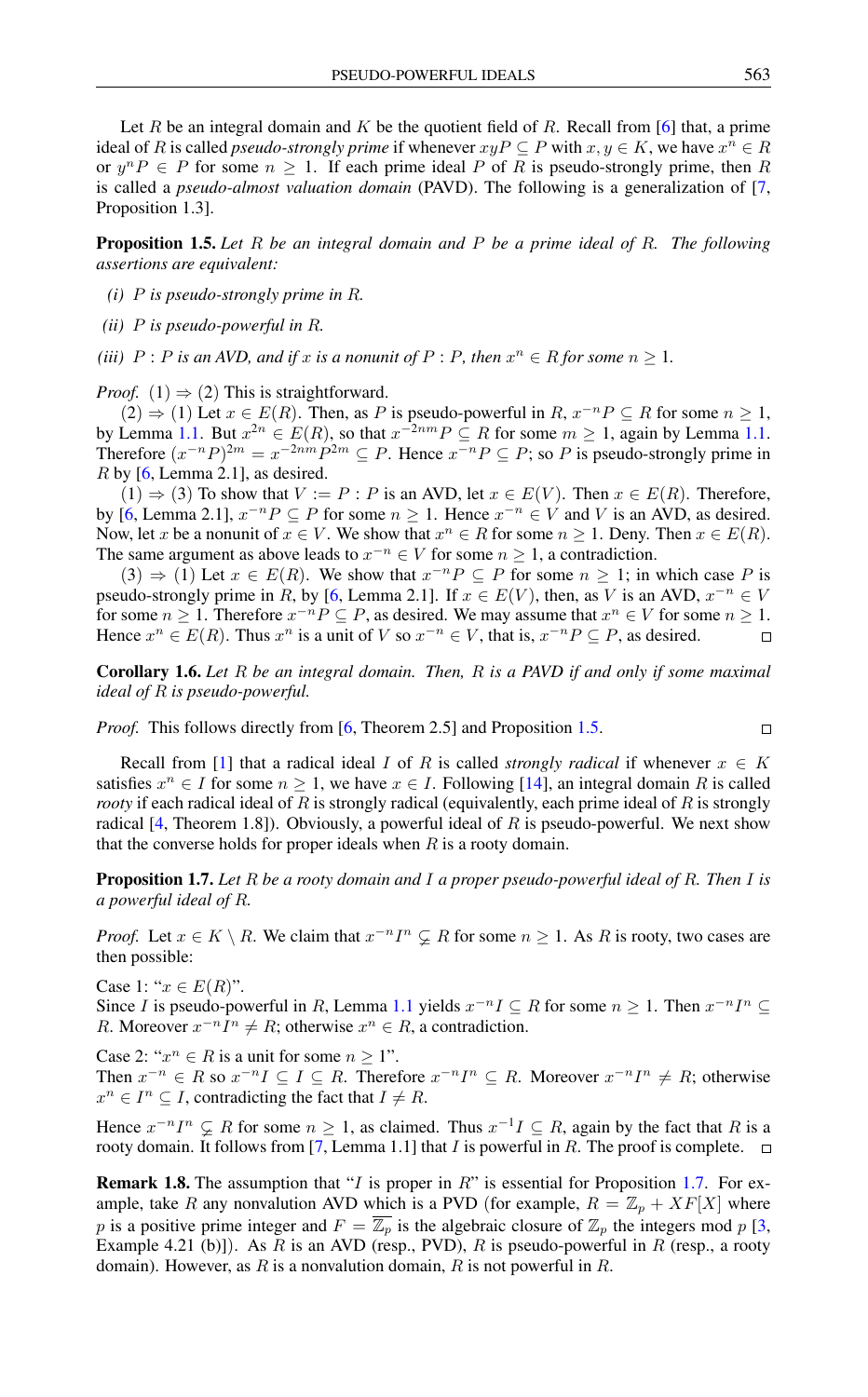Recall from [\[15\]](#page-4-14) that an integral domain R with quotient field K is called *root closed* if, whenever  $x \in K$  and  $x^n \in R$  for some  $n \geq 1$ , then  $x \in R$ . It was shown in [\[6,](#page-4-1) Theorem 2.13] that a root closed PAVD is a PVD. The following result generalizes this fact (cf. [\[10,](#page-4-15) Proposition 7 (c)]).

<span id="page-3-2"></span>Corollary 1.9. *Let* R *be a rooty PAVD. Then* R *is a PVD.*

*Proof.* Let P be a prime ideal of R. As R is a PAVD, P is pseudo-strongly prime in R; in particular,  $P$  is pseudo-powerful in  $R$ . As  $R$  is a rooty domain, Proposition [1.7](#page-2-1) yields  $P$  is powerful in R. It follows from [\[7,](#page-4-8) Proposition 1.3] that P is strongly prime in R. Hence R is a PVD, as desired.  $\Box$ 

We next investigate the radical of a pseudo-powerful ideal (cf. [\[7,](#page-4-8) Propositions 1.9 and 1.12]).

<span id="page-3-0"></span>**Proposition 1.10.** *Let* R *be an integral domain,* K *the quotient field of* R *and* I *be a proper* pseudo-powerful ideal of R. Then whenever  $xy \in \sqrt{I}$  with x, y elements of K, we have  $x^n \in I$ *or* y<sup>n</sup> ∈ I for some positive integer  $n = n(x, y)$ . In particular  $\sqrt{I}$  is prime in R.<br>*or* y<sup>n</sup> ∈ I for some positive integer  $n = n(x, y)$ . In particular  $\sqrt{I}$  is prime in R.

We have need of the following lemma.

<span id="page-3-3"></span>Lemma 1.11. *Let* R *be an integral domain,* K *the quotient field of* R*,* I *be a proper pseudopowerful ideal of* R and  $x, y$  be elements of K. If  $xy \in I$ , then either  $x^n \in I$  or  $y^n \in I$  for some  $n \geq 1$ .

*Proof.* Assume that  $xy \in I$ . Then  $\frac{x^4}{xy}$  $\frac{x^4}{xy} \cdot \frac{y^4}{x^2y^2} = xy \in I$ . But *I* is pseudo-powerful in *R* so that either  $\frac{x^{4n}}{x^ny^{n}} \in R$  or  $\frac{y^{4n}}{x^{2n-1}y^{2n-1}} = \frac{y^{4n}}{x^{2n}y^{2n}} \cdot xy \in R$  for some  $n \ge 1$ . Therefore either  $x^{4n} \in I$  or  $y^{4n} \in I$ , as desired.  $\Box$ 

*Proof of Proposition* [1.10.](#page-3-0) The first assertion follows from Lemma [1.11.](#page-3-3) The "in particular" assertion is straightforward. This completes our proof.  $\Box$ 

In spite of Proposition [1.10,](#page-3-0) the radical of a pseudo-powerful ideal needs not be pseudopowerful, as the following example shows.

**Example 1.12.** Let  $\mathbb Q$  be the field of rational numbers and  $F = \mathbb Q(\sqrt{2})$ . Set  $S = \mathbb Q + \mathbb QX$  +  $X^2F[[X]]$ ,  $M = \mathbb{Q}X + X^2F[[X]]$  and  $I = X^2F[[X]]$ . Then I is a pseudo-powerful ideal of S.  $X^T F[[X]], M = \mathbb{Q}X + X^T F[[X]]$  and  $I = X^T F[[X]]$ . Then *I* is a pseudo-powern<br>However, by [\[6,](#page-4-1) Example 4.8],  $\sqrt{I} = M$  is not a pseudo-strongly prime ideal of *S*.

It is well known that the radical of a proper powerful ideal is strongly prime if and only if it is strongly radical [\[7,](#page-4-8) Proposition 1.12]. We next show that this fact remains valid if the hypothesis "powerful ideal" is weakened to "pseudo-powerful ideal".

Proposition 1.13. *Let* R *be an integral domain,* K *the quotient field of* R *and* I *be a proper* **Proposition 1.15.** Let *K* be an integral aomain, *K* ine quotient jield of *K* and 1 be a proper<br>pseudo-powerful ideal of R. Then, √I is strongly prime in R if and only if √I is strongly radical *pseuao-powerful laeal of R. 1 nen,* √ *1 is strongly prime in R if a in R. In particular, if R is rooty, then* √*T is strongly prime in R.* 

*Proof.* If  $\sqrt{I}$  is strongly prime in R, then  $\sqrt{I}$  is strongly radical in R. Conversely, assume that *Fool.* If  $\sqrt{I}$  is strongly prime in R, then  $\sqrt{I}$  is strongly radical in R. Conversely, assume that  $\sqrt{I}$  is strongly prime in R, let  $xy \in \sqrt{I}$  with x, y elements of K. Then Proposition [1.10](#page-3-0) yields  $x^n \in I$  or  $y^n \in I$  for some positive integer y elements or K. Then Proposition 1.10 yields  $x^0 \in I$  or  $y^0 \in I$  for some positive integer  $n = n(x, y)$ . But  $\sqrt{I}$  is strongly radical in R, so that  $x \in \sqrt{I}$  or  $y \in \sqrt{I}$ , as desired. The "in particular" assertion is straightforward. This completes our proof.

It is known [\[7,](#page-4-8) Theorem 1.5 (2)] that a powerful ideal of  $R$  is comparable to any prime ideal. For pseudo-powerful ideals, we have the following:

<span id="page-3-1"></span>**Proposition 1.14.** Let R be an integral domain, I be a proper pseudo-powerful ideal of R and P *a prime ideal of R. Then, either*  $I \subseteq P$  *or*  $P \subseteq \sqrt{I}$ *.* 

*Proof.* Deny. Then, by Proposition [1.10,](#page-3-0) P and  $\sqrt{I}$  are two incomparable prime ideals of R. Therefore Proposition [1.2](#page-1-0) yields  $I \subseteq P$ , a contradiction.  $\Box$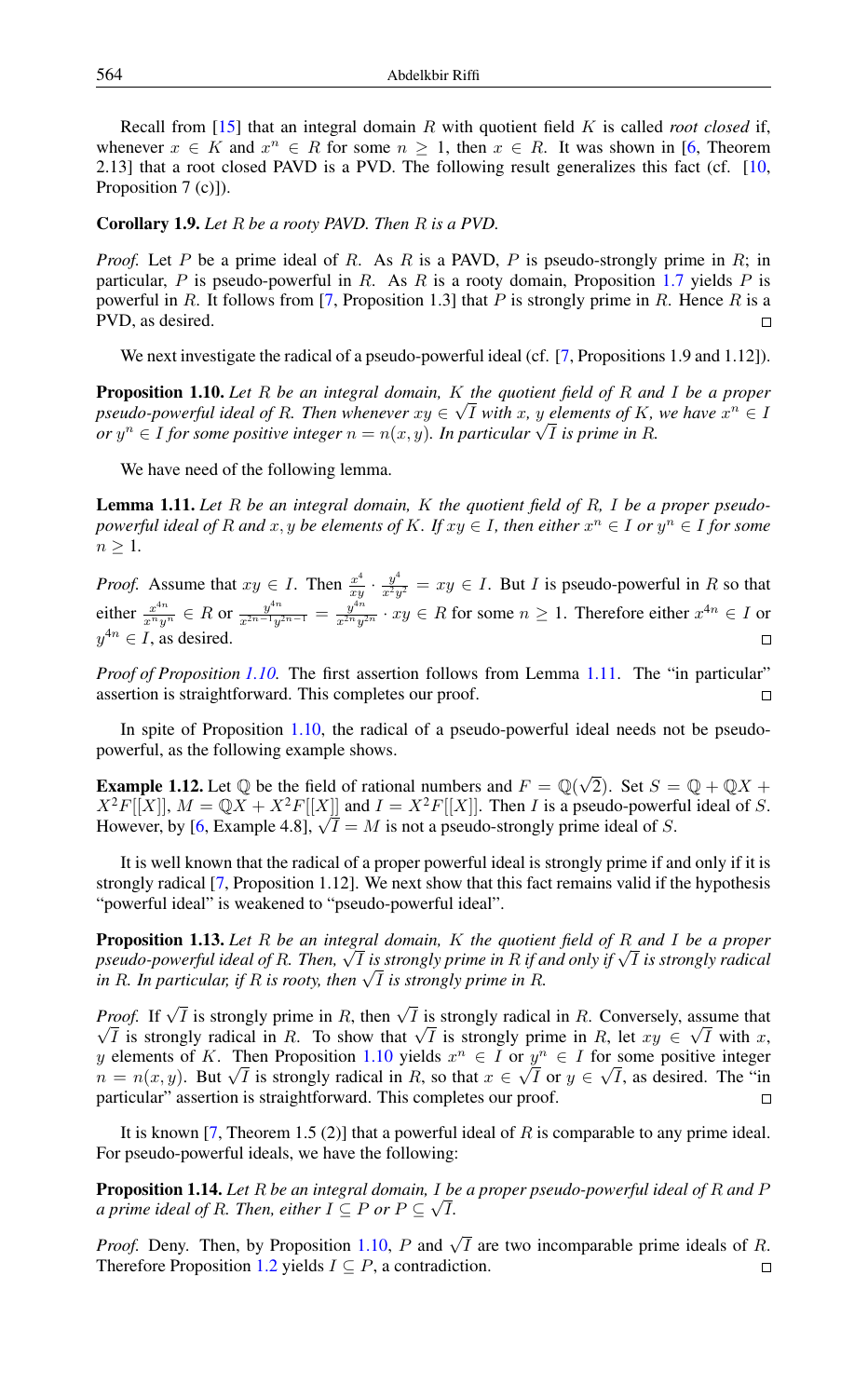Recall that [\[8\]](#page-4-16) that an integral domain R is called *a divided domain* if each prime ideal P of R is *divided*, in the sense that P is comparable to each ideal of R. We have been unable to determine whether "a pseudo-powerful ideal of  $R$  is comparable to any prime ideal". Note that, this question was conjectured for PAVDs by Dobbs [\[9\]](#page-4-17) as follows: whether "an PAVD is a divided domain" (since each proper ideal of a PAVD is pseudo-powerful by Proposition [1.4\)](#page-1-2).

We next consider the stability of pseudo-powerful ideals under passage to homomorphic images (cf. [\[7,](#page-4-8) Proposition 1.2]).

<span id="page-4-10"></span>**Proposition 1.15.** Let R be an integral domain and  $P \subseteq I$  be ideals of R with P prime. If I is *pseudo-powerful in* R*, then* I/P *is pseudo-powerful in* R/P*.*

*Proof.* This is straightforward by Lemma [1.1](#page-1-1) (3).

Remark 1.16. The converse of Proposition [1.15](#page-4-10) fails in general. For example, let F be a field,  $H = F(X)$  be the quotient field of  $F[X], R = F + YH[[Y]]$  and  $M = YH[[Y]].$  Now, R is not an AVD (since for every  $n \ge 1$  neither  $X^n$  nor  $X^{-n}$  belongs to R). However,  $R/M$  is a field.

Let  $I$  be a pseudo-powerful ideal of an integral domain  $R$ . We next examine the extension of I in an overring of R (cf.  $[7,$  Propositions 1.13, 1.17 and 1.18]).

<span id="page-4-11"></span>Proposition 1.17. *Let* R *be an integral domain,* T *be an overring of* R *and* I *be a pseudopowerful ideal of* R*. Then,* IT *is a pseudo-powerful ideal of* T*. In particular, if* IT = T*, then* T *is an AVD.*

*Proof.* Let  $x \in E(T)$ . Then  $x \in E(R)$ . As I is pseudo-powerful in R, Lemma [1.1](#page-1-1) (2) yields  $x^{-n}I \subseteq R$  for some  $n \geq 1$ . Therefore  $x^{-n}IT \subseteq T$  so that IT is pseudo-powerful in T, again by Lemma [1.1](#page-1-1) (2), as desired. The "in particular" assertion is straightforward. This completes our proof.  $\Box$ 

# <span id="page-4-0"></span>References

- <span id="page-4-5"></span>[1] D. D. Anderson and D. F. Anderson, *Multiplicatively closed subsets of fields*, Houston J. Math. 13 (1987), 1–11.
- <span id="page-4-9"></span>[2] D. D. Anderson and M. Zafrullah, *Almost Bézout domains*, J. Algebra 142 (1991), 285–309.
- <span id="page-4-13"></span>[3] D. F. Anderson and A. Badawi, *On n-semiprimary ideals and n-pseudo valuation domains*, Comm. Algebra 49 (2021), 500–520.
- <span id="page-4-7"></span>[4] D. F. Anderson and J. Park, *Rooty and root-closed domains*, Advances in Commutative Ring Theory, Lect. Notes Pure Appl. Math., vol. 205, Marcel Dekker, New York/Basel, 1999, pp. 87–99.
- <span id="page-4-4"></span>[5] A. Badawi, *Pseudo-valuation domains: A survey*, Proceedings of the Third Palestinian International Conference on Mathematics, Word Scientific Pub., New York, 2002, pp. 38–59.
- <span id="page-4-1"></span>[6] A. Badawi, *On pseudo-almost valuation domains*, Comm. Algebra 35 (2007), 1167–1181.
- <span id="page-4-8"></span>[7] A. Badawi and E. Houston, *Powerful ideals, strongly primary ideals, almost pseudo-valuation domains, and conducive domains*, Comm. Algebra 30 (2002), 1591–1606.
- <span id="page-4-16"></span>[8] D. E. Dobbs, *Divided rings and going-down*, Pacific J. Math. 67 (1976), 353–363.
- <span id="page-4-17"></span>[9] D. E. Dobbs, *Pseudo-almost valuation domains are quasilocal going-down domains, but not conversely*, Rend. Circ. Mat. Palermo 57 (2008), 119–124.
- <span id="page-4-15"></span>[10] D. E. Dobbs, G. Picavet, and M. Picavet-L'Hermitte, *On a new class of integral domains with the portable property*, Commutative Algebra: Recent Advances in Commutative Rings, Integer-Valued Polynomials, and Polynomial Functions, Springer, 2014, pp. 119–132.
- <span id="page-4-12"></span>[11] R. Gilmer, *Multiplicative Ideal Theory*, Queen's Papers in Pure and Applied Mathematics, vol. 90, Queen's University, Ontario, 1992.
- <span id="page-4-2"></span>[12] J. R. Hedstrom and E. G. Houston, *Pseudo-valuation domains*, Pacific J. Math. 75 (1978), 137–147.
- <span id="page-4-3"></span>[13] R. Jahani-Nezhad, *The dual of a strongly prime ideal*, Iran. J. Math. Sci. Inform. 5 (2010), 19–26.
- <span id="page-4-6"></span>[14] J. Sato and T. Sugatani, *On the radical ideal of seminormal rings*, Comm. Algebra 18 (1990), 441–451.
- <span id="page-4-14"></span>[15] P. Sheldon, *How changing D[[X]] changes its quotient field*, Trans. Amer. Math. Soc. 159 (1971), 223– 244.

 $\Box$